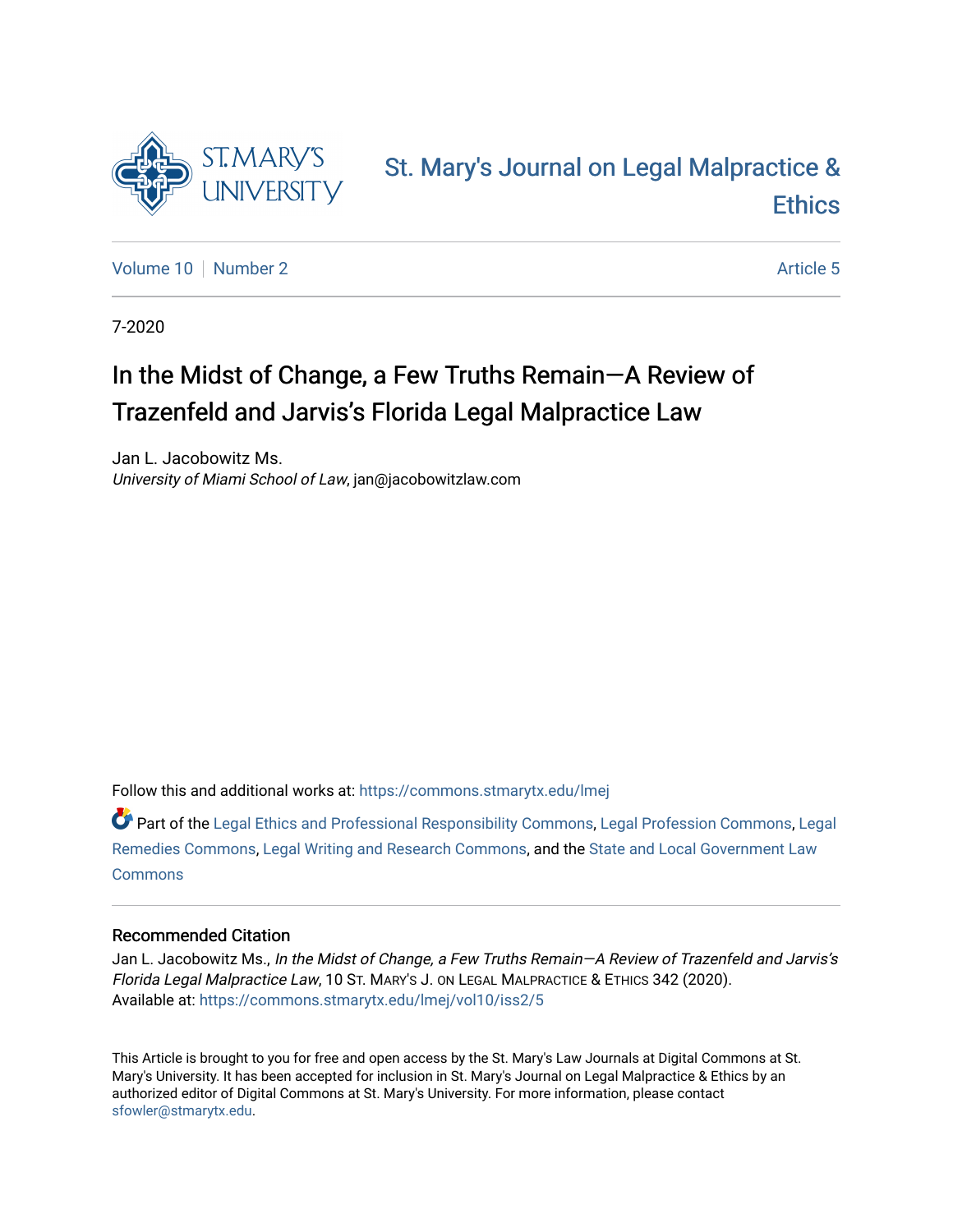## **BOOK REVIEW**

*Jan L. Jacobowitz*

In the Midst of Change, a Few Truths Remain— A Review of Trazenfeld and Jarvis's *Florida Legal Malpractice Law*

*Florida Legal Malpractice Law: Commentary and Forms* by Warren R. Trazenfeld & Robert M. Jarvis Full Court Press, Washington, DC, 253 pages ISBN 9781949884203

**Author.** Jan L. Jacobowitz is a Lecturer in Law and the Director of the Professional Responsibility & Ethics Program (PREP) at the University of Miami's School of Law. Under Jan's direction, PREP was a 2012 recipient of the ABA's E. Smythe Gambrell Award—the leading national award for a professionalism program.

Jan has presented at hundreds of ethics CLE seminars and symposiums throughout the country. She teaches and writes about legal ethics and technology issues, and is often quoted in the national media.

Jan is the president of the Association of Professional Responsibility Lawyers (APRL) and the co-chair of APRL's Future of Lawyering Committee. She also serves as a Commissioner on the Miami-Dade County Commission on Ethics & the Public Trust.

Prior to devoting herself to legal education, Jan practiced law for over twenty years. She began her career as a Legal Aid attorney in the District of Columbia; prosecuted Nazi war criminals at the Office of Special Investigations of the U.S. Department of Justice; was in private practice in Washington, D.C. and Miami; and served as in-house counsel for a large Miami based corporation.

342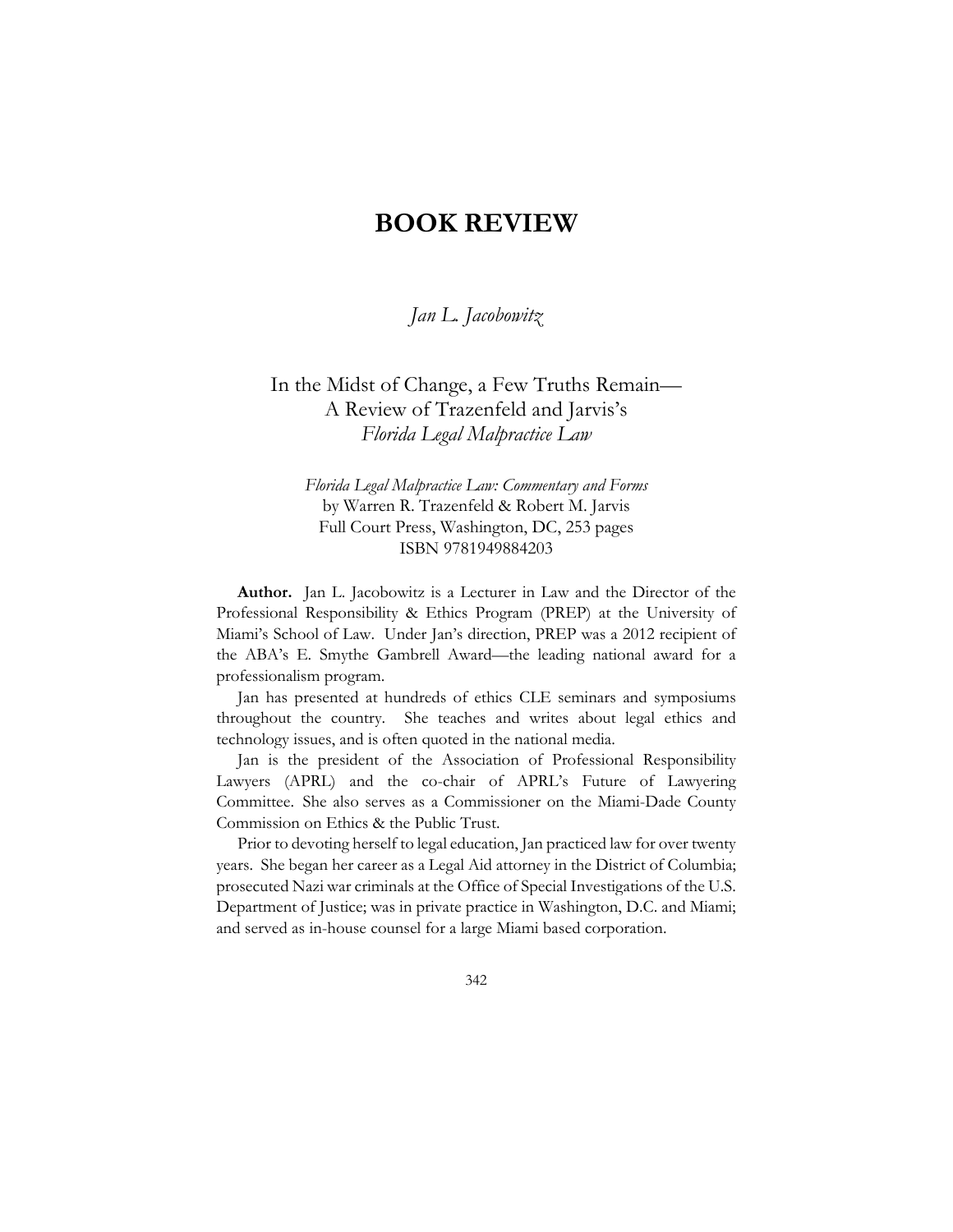Jan has a J.D. from George Washington University and a B.S. in speech from Northwestern University. She is admitted to practice in the District of Columbia, Florida, and California and is a certified civil court mediator. Jan also consults on legal ethics matters as an expert in both risk management and litigation contexts.

### **BOOK REVIEW CONTENTS**

*Plans are of little importance, but planning is essential.*1

### I. INTRODUCTION

Warren R. Trazenfeld and Robert M. Jarvis have written a much-needed legal malpractice handbook for practitioners.<sup>2</sup> Published in October 2019, it arrives in the midst of significant turmoil and change in the legal profession. Issues of technological competence, multi-jurisdictional practice, access to legal services, and alternative business models abound. These issues not only evoke debate about the sustainability of current practice models and the legal ethics rules that govern but engender discussion about new malpractice concerns.

When does a lawyer's failure to understand and engage technology, social media, and artificial intelligence evince incompetence that rises to the level of malpractice? While the legal ethics rules stand apart from professional liability, the rules may contribute evidence to prove the standard of care in

343

<sup>1.</sup> *Winston Churchill Quotes*, GOODREADS, https://www.goodreads.com/quotes/543727-plansare-of-little-importance-but-planning-is-essential [https://perma.cc/VUD8-C6ZW].

<sup>2.</sup> WARREN R. TRAZENFELD & ROBERT M. JARVIS, FLORIDA LEGAL MALPRACTICE LAW: COMMENTARY AND FORMS (2019).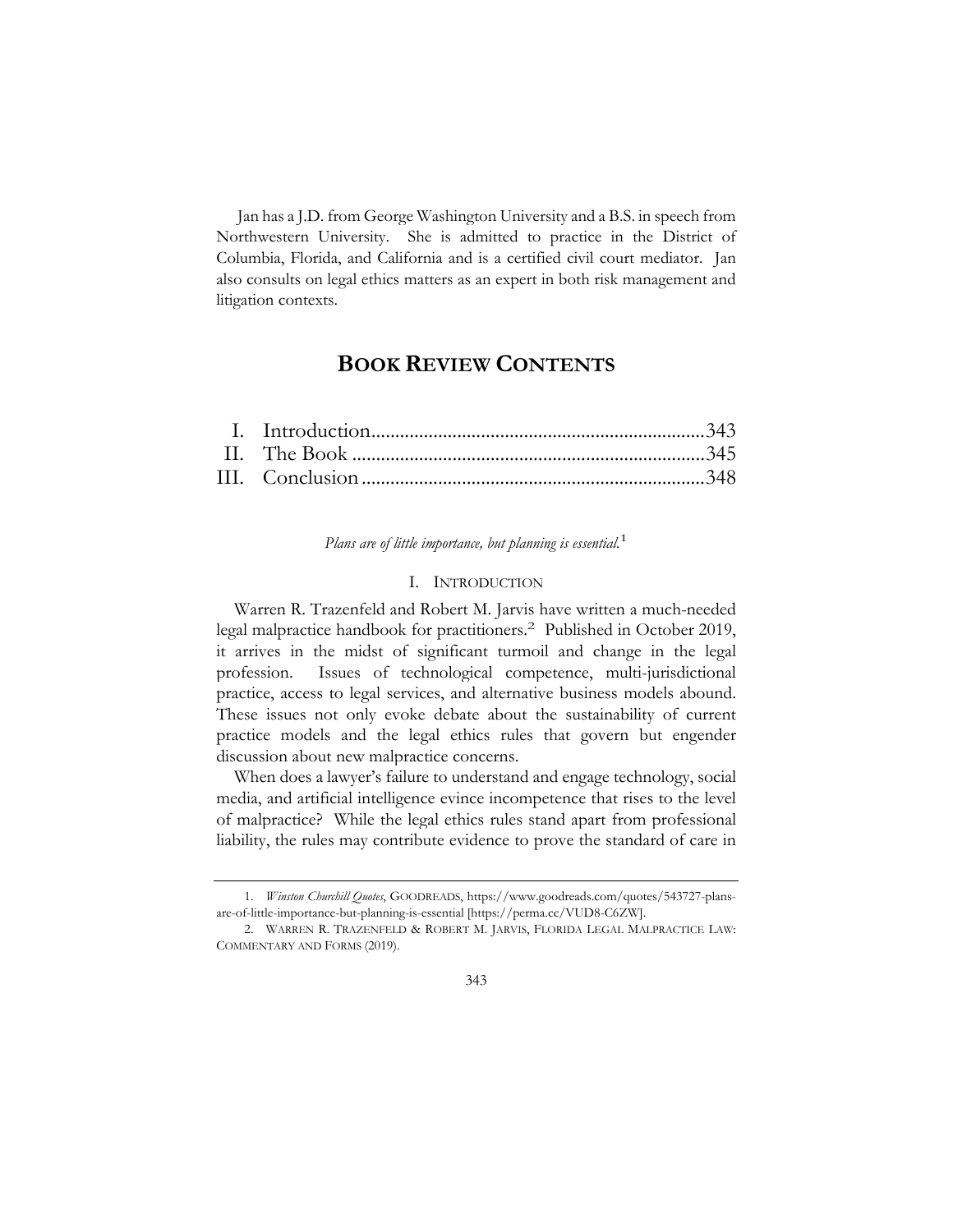a malpractice action. A lawyer who lacks a fundamental understanding of the rules and malpractice law may not only trip upon traditional professional liability landmines, but also risks falling into a double bind if he fails to keep pace with the evolving definition of professional competence and the current challenge to the legal profession's status quo.

A central theme in the legal profession's evolution debate involves the rule requiring that a lawyer maintain professional independence. Professional independence inevitably connects to the reasonable duty standard in the malpractice context. While the concept of professional independence remains essential, the definition of independence has become a cog in the wheel of progress. The definition of professional independence in the American Bar Association's ("ABA") Model Rule 5.43 (and most state versions) imagines a lawyer that does not collaborate in a business or share legal fees with nonlawyers. The history, justification, and underlying policy concerns of the rule are murky at best.<sup>4</sup> The contemporary impact of the rule is to inhibit innovation and increased access to legal services.

In fact, several states have established task forces to begin to experiment with traditional terrain. Utah's Supreme Court recently adopted its task force's recommendations that include establishing an independent regulator to operate in a regulatory "sandbox" to experiment with novel business models.5 Arizona's task force has recommended the elimination of its Rule 5.4,<sup>6</sup> and California commissioned a report from William Henderson and then held hearings last summer to consider the need for relaxing the

<sup>3.</sup> MODEL RULES OF PROF'L CONDUCT r. 5.4 (AM. BAR ASS'N 2020).

<sup>4.</sup> Arthur Lachman, *Lawyer Professional Independence & Rule 5.4: An Overview Compiled by Art Lachman*, ASS'N PROF. RESP. LAW. (May 2019), https://aprl.net/wp-content/uploads/2019/07/profind-5-19.pdf [https://perma.cc/BYP3-32SW ].

<sup>5.</sup> *Utah Supreme Court Adopts Groundbreaking Changes to Legal Service Regulation*, UTAH CTS. (Aug. 29, 2019), https://www.utcourts.gov/utc/news/2019/08/29/utah-supreme-court-adoptsgroundbreaking-changes-to-legal-service-regulation/ [https://perma.cc/89MB-GXKH]; *Narrowing the Access-to-Justice Gap by Reimagining Regulation*, UTAH ST. B. (Aug. 2019), https://www.utahbar.org/wpcontent/uploads/2019/08/FINAL-Task-Force-Report.pdf [https://perma.cc/D83X-45W8].

<sup>6.</sup> Robert Ambrogi, *Arizona Task Force Calls for Wide-Ranging Practice Reforms, Including Eliminating Ban on Nonlawyer Ownership*, LAWSITES (Oct. 15, 2019), https://www.lawsitesblog.com/2019/10/ arizona-task-force-calls-for-wide-ranging-practice-reforms-including-eliminating-ban-on-nonlawyerownership.html [https://perma.cc/M6R2-JB7U]; *Task Force on the Delivery of Legal Services*, SUP. CT. ARIZ. (Oct. 4, 2019), https://www.azcourts.gov/Portals/74/LSTF/Report/LSTFReportRecommend ationsRED10042019.pdf?ver=2019-10-07-084849-750 [https://perma.cc/EB38-UPPW].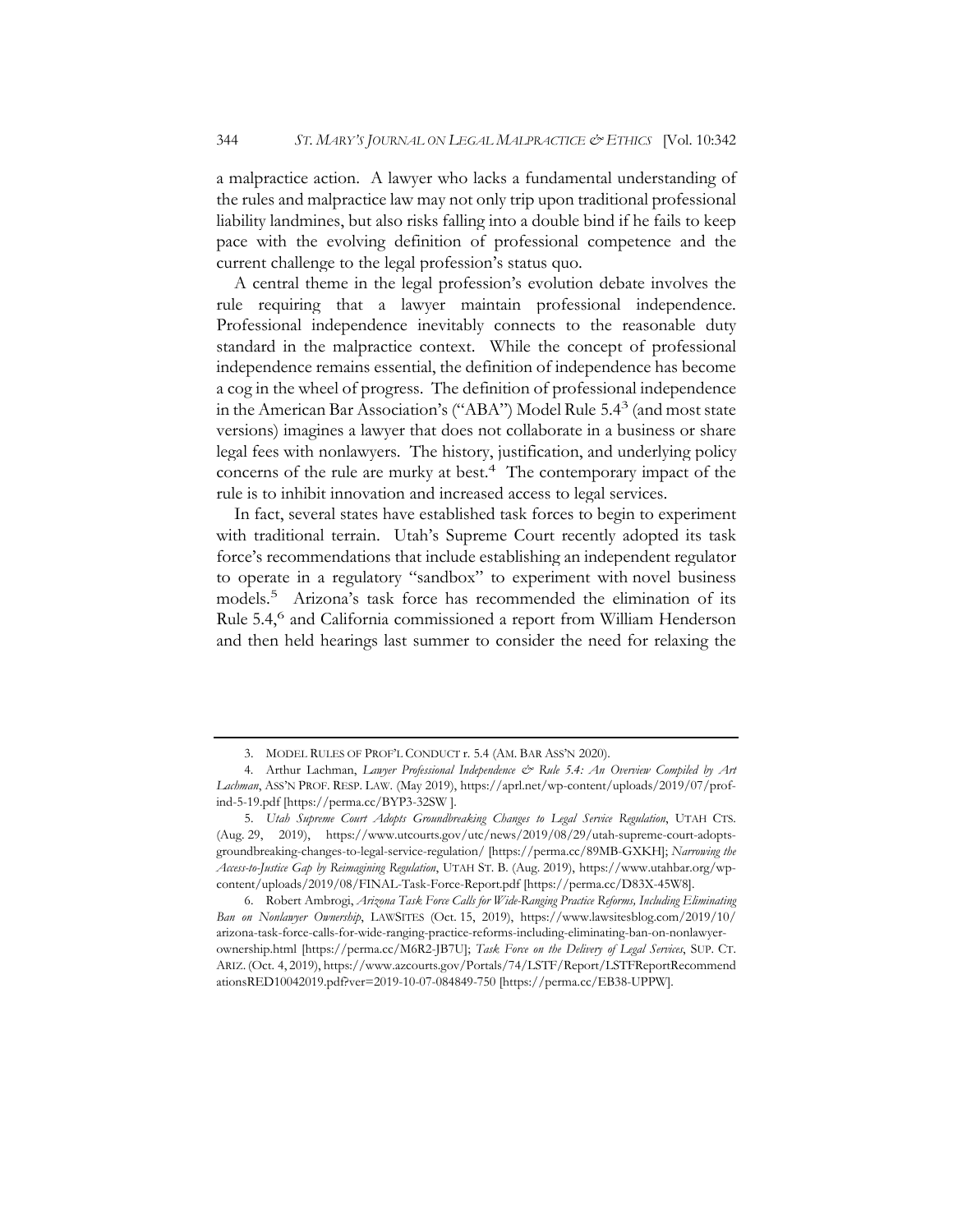professional conduct rules that prohibit meaningful collaboration between lawyers and other business entities.<sup>7</sup>

On a national level, both the Institute for the Advancement of the American Legal System ("IAALS")<sup>8</sup> and the Association of Professional Responsibility Lawyers ("APRL") have joined the discussion.<sup>9</sup> In 2018, APRL convened a Future of Lawyering Committee that includes an impressive array of interested attorneys from both the United States and abroad. The Committee includes liaisons from other organizations, such as the National Organization of Bar Counsel, IAALS, the Federal Trade Commission, the American Bar Association, the Legal Marketing Association, and the Chief Counsel of Judges. APRL's goal is to study and recommend changes to the legal profession's regulatory rules to allow for greater access to legal services and collaboration among lawyers and nonlawyers.10 As Anthony Davis recently wrote, "[t]hese rules are no longer rational or workable, are contrary to the best interests of clients, and are unnecessary to protect the public from harm. Whatever the justifications of such a system at the end of the Eighteenth Century, they are no longer persuasive . . . . "<sup>11</sup>

### II. THE BOOK

Amid the current chaos, Trazenfeld and Jarvis provide a gem of a handbook. Although focused primarily on Florida, the book provides a wonderful, general malpractice road map for both the inexperienced and the veteran lawyer. Regardless of how or when the rules and associated standard of care may change, there is no doubt that lawyers will continue to have to

<sup>7.</sup> Jayne Reardon, *Re-regulating Lawyers for the 21st Century*, 2CIVILITY (July 18, 2019), https://www.2civility.org/lawyer-regulation-re-regulating-lawyers-for-the-21st-century/ [https:// perma.cc/N6UM-VVYP]; *State Bar Task Force on Access Through Innovation of Legal Services Report: Request to Circulate Tentative Recommendations for Public Comment*, ST. B. CAL. (July 11, 2019), http://board.calbar.ca.gov/docs/agendaItem/Public/agendaitem1000024450.pdf [https://perma.cc /PHR4-XD62].

<sup>8.</sup> Zachariah DeMeola, *Legal Regulation in the Age of Disruption*, INST. FOR ADVANCEMENT AM. LEGAL SYS. (Sept. 18, 2019), https://iaals.du.edu/blog/legal-regulation-age-disruption [https:// perma.cc/NXX7-L4Z6].

<sup>9.</sup> *Id.*

<sup>10.</sup> *The Future of Lawyering*, ASS'N PROF. RESP. LAW., https://aprl.net/aprl-future-of-the-legalprofession-special-committee/ [https://perma.cc/MV8U-82BZ]. Disclaimer: the author is a co-chair of APRL's committee and APRL's current president.

<sup>11.</sup> Anthony E. Davis, *Lawyer Admission and Mobility: Regulation Fit for the 18th Century*, N.Y. L.J. (Nov. 1, 2019, 2:03 PM), https://www.law.com/newyorklawjournal/2019/11/01/lawyer-admissionand-mobility-regulation-fit-for-the-18th-century/ [https://perma.cc/W4F8-K3L5].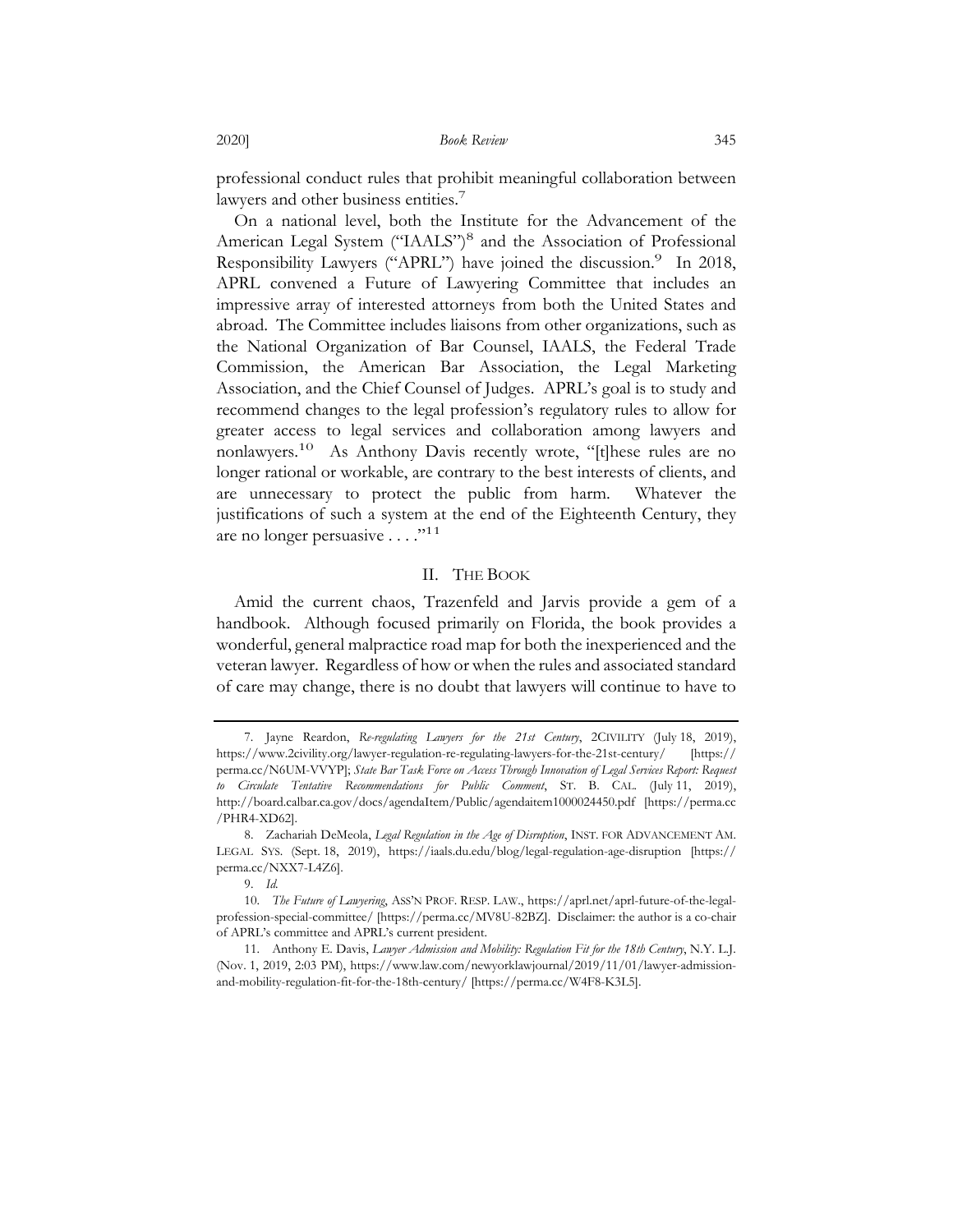engage in thoughtful planning to avoid or to adequately defend a malpractice lawsuit. Moreover, for lawyers representing clients who have not received adequate representation, those clients require a competent, well-informed lawyer.

Trazenfeld and Jarvis offer both the basic underpinning of malpractice law and the specific issues that may arise on the journey of a claim that travels from jurisdictional issues to a jury trial. The first chapter details the three main predicates that must be established in a malpractice complaint: the attorney's employment, the neglect of a reasonable duty, and the attorney's negligence as a proximate cause of a client's loss.

The complexities of the three essential components of a claim become apparent as Trazenfeld and Jarvis devote the first fifty pages of the book to explore and clearly explain the nuances inherent in properly pleading a malpractice claim. For example, how does one prove both employment and the scope of employment when an engagement letter does not exist? What are the unique challenges in the criminal law context? What constitutes a reasonable duty in the evolving state of the legal profession? When reasonable duties to a client are redefined in the context of collaboration with nonlawyers, the attorney who understands traditional malpractice standards will be able to adapt appropriately.

The first chapter concludes with sample pleadings for lawyers representing either the plaintiff or the defendant. The forms include a complaint and answer, discovery documents, and a settlement agreement. While there is much more to come, the first chapter alone is reason enough to own the book. Moreover, although not necessarily designed to be a textbook, the book could easily be used to engage law students in this vital area of law. Trazenfeld and Jarvis's exploration is replete with valuable citations for the Florida lawyer that will also launch other lawyers towards locating similar case law in their respective states. In fact, not only are the chapters heavily footnoted, but there is also a forty-five-page table of cases at the back of the book.

After the reader has mastered the basics, the following chapters provide a soup to nuts malpractice menu that begins with Chapters two and three on jurisdiction and venue. Although jurisdiction and venue may sound like law school 101 subject matter, in our constantly evolving global high-tech world of practice, understanding the application of a long-arm statute takes on new meaning, the mantra: understand the traditional standards so that one may think about those standards in today's digital world.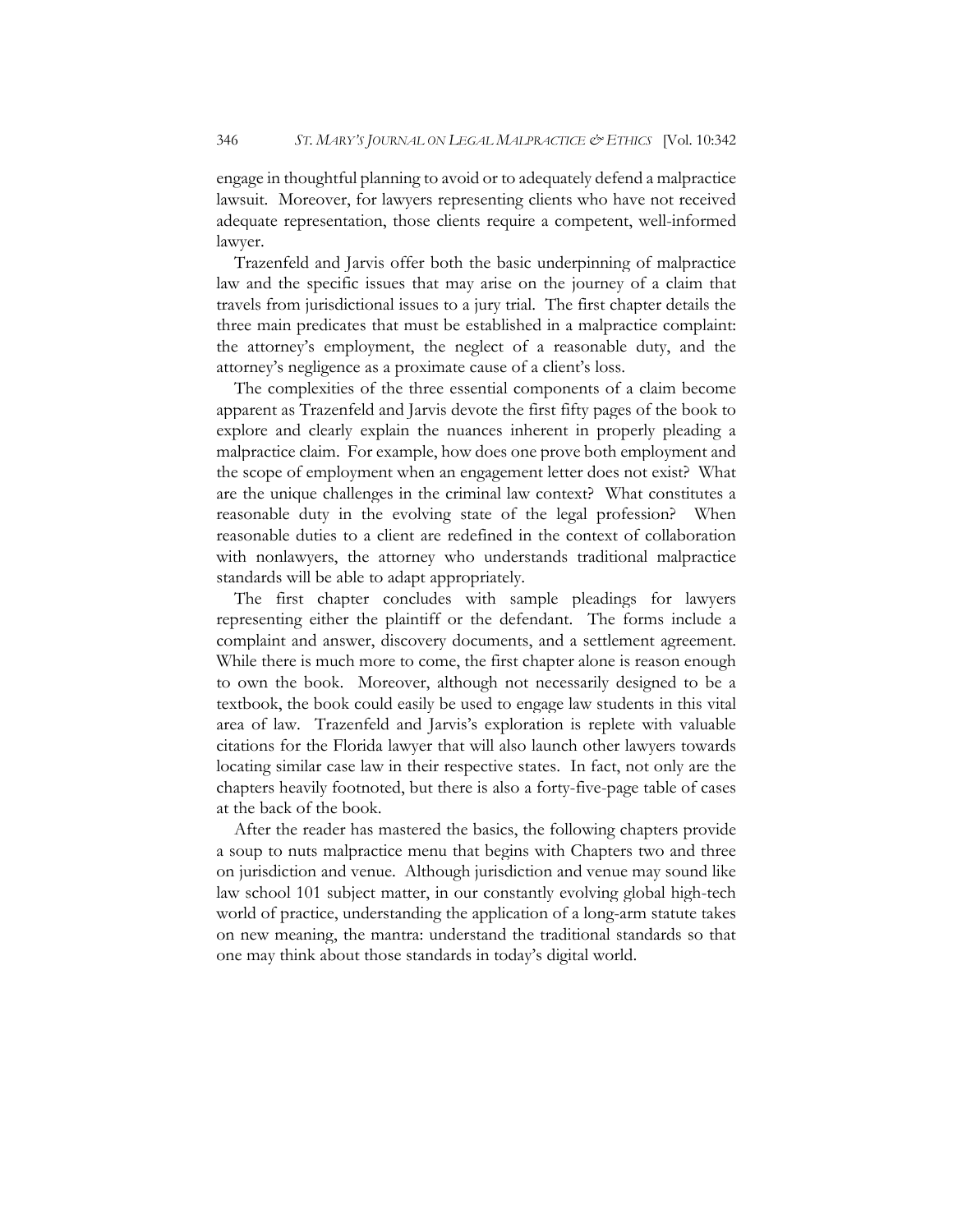#### 2020] *Book Review* 347

The book then delves into potential defenses, immunities, and the applicability of the attorney-client privilege. Each of these chapters clearly delineate their sub-topics by both section number and page number, so that a practitioner, who may have a question about a statute of limitations defense, can easily find the explanation without having to wade through information inapplicable to his or her case. In fact, the layout of the entire book is extremely user friendly, another reason to have the book in your office as a ready reference.

Before offering insight on jury instructions in Chapter eight, Chapter seven focuses on the issue of expert testimony. Do you need an expert? Maybe not. If the case, however, does require expert testimony, then you want to avoid the professional liability exposure that may result if you fail to consult an expert. Trazenfeld and Jarvis offer excellent advice about retaining and working with an expert. Once again, they provide a useful example of an expert retainer agreement.

After the reader explores Chapters one through eight and the various issues that may arise in the case, then a visit to Chapter nine: Damages is essential. What type of damages are available in a particular case? Are attorneys' fees available? The authors provide insight and case law on available damages. The book then moves on to Chapters ten through twelve that feature information on assignments, arbitration, and insurance. While these chapters may be less central to a particular case, the information renders the book a thorough treatise on Florida malpractice law.

The book concludes with Chapter thirteen: Prevention. I read this chapter early in my review of the book. Prevention begins with the ominous message: "[e]very Florida lawyer—regardless of his or her education, level of experience, or practice type—runs the risk of being sued for legal malpractice." The authors explain that this truism extends to lawyers in other states. However, valid statistics do not exist because of the lack of both accurate reporting and the absence of mandatory malpractice insurance in most states.

After this proverbial splash of cold water, Trazenfeld and Jarvis insert a ray of (Florida) sunlight by providing best practices designed to minimize the odds of being sued for malpractice. Sample engagement and disengagement letters are included to address the first predicate of a malpractice claim; that is, attorney employment. Prevention also involves screening prospective clients and adhering to fundamental legal ethics rules such as competence, diligence, communication, reasonable fees, and avoiding conflicts of interest. The authors identify some of these